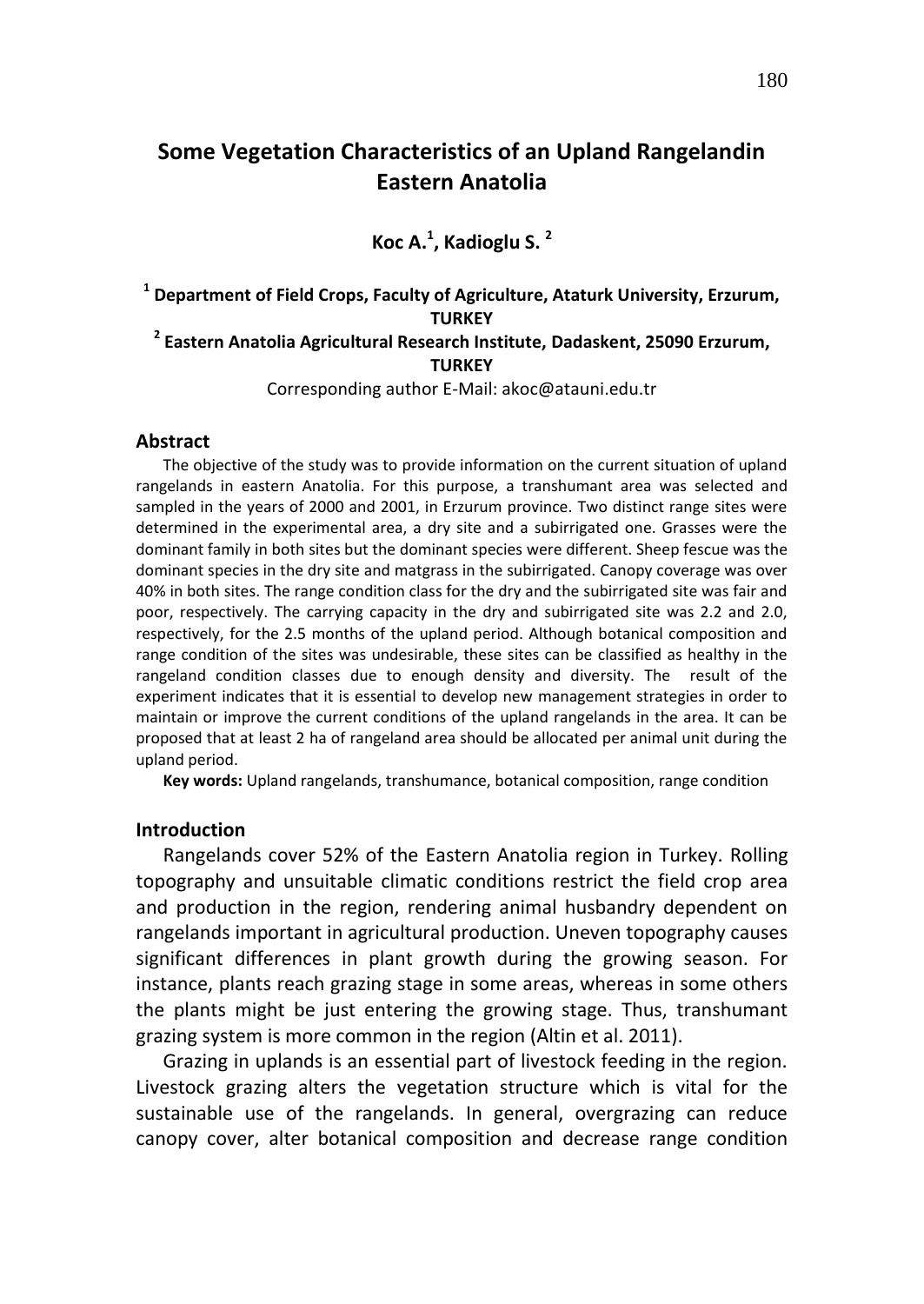class (Oztas et al. 2003). Additionally to grazing, site characteristics especially topography and soil moisture status are major factors in controlling distribution and abundance of species in the rangeland vegetation (Firincioglu et al. 2007). Due to uneven distribution of vegetation, spatial distribution of grazing changes during the grazing season. Grazing animals congregate and linger on the riparian areas due to supplying green forage and water through the summer dry period, hence, the detrimental effect of grazing is more severe in these areas (Holechek et al. 2004)

Although upland rangelands play a significant role in livestock production in this region, there is limited information about their vegetation structure. The aim of this study was to estimate the changes in botanical composition, canopy coverage, and range condition and health under current conditions and outline the implementation of possible rangelands rehabilitation techniques for the Eastern Anatolian uplands.

### **Material and Methods**

This study was conducted at the upland rangelands of Tortum district of Erzurum province of Turkey in the years of 2000 and 2001, where transhumant grazing system is applied. Two major range sites, dry and subirrigated steppe, were determined in the area  $(41^{\circ}18^{\circ}$  E,  $40^{\circ}22^{\circ}$  N) before setup of the experiment. The dry range site was located at an average altitude of 2550 m with smooth rolling topography and having no ground water. The sub-irrigated range site was located at an average altitude of 2500 m with 10% slope from west to east and with the water table reaching up to surface in some places in the spring.

The climate of the study area is characterized by cold winters and slightly warm and dry summers with most precipitation occurring from late autumn to early summer. The annual total precipitation in the year of 2000 and 2001 was 305 mm and 424 mm respectively, below the long term average (450 mm). The long term annual average temperature of the experimental area was 6 °C. It was 5.4 and 5.9 °C during the experimental years, respectively.

Soil analysis performed according to Soil Survey Laboratory Staff (1992) procedures revealed that the dry and subirrigated range sites had sandyclay and loam soil texture, 7.4 and 5.2 % of organic matter, 5.5 and 5.0 of pH, respectively. The soils of both sites were poor in lime and phosphorus but rich in potassium.

Botanical composition of the range sites was determined by the line intercept method developed by Canfield (1941) in July 2000 and 2001.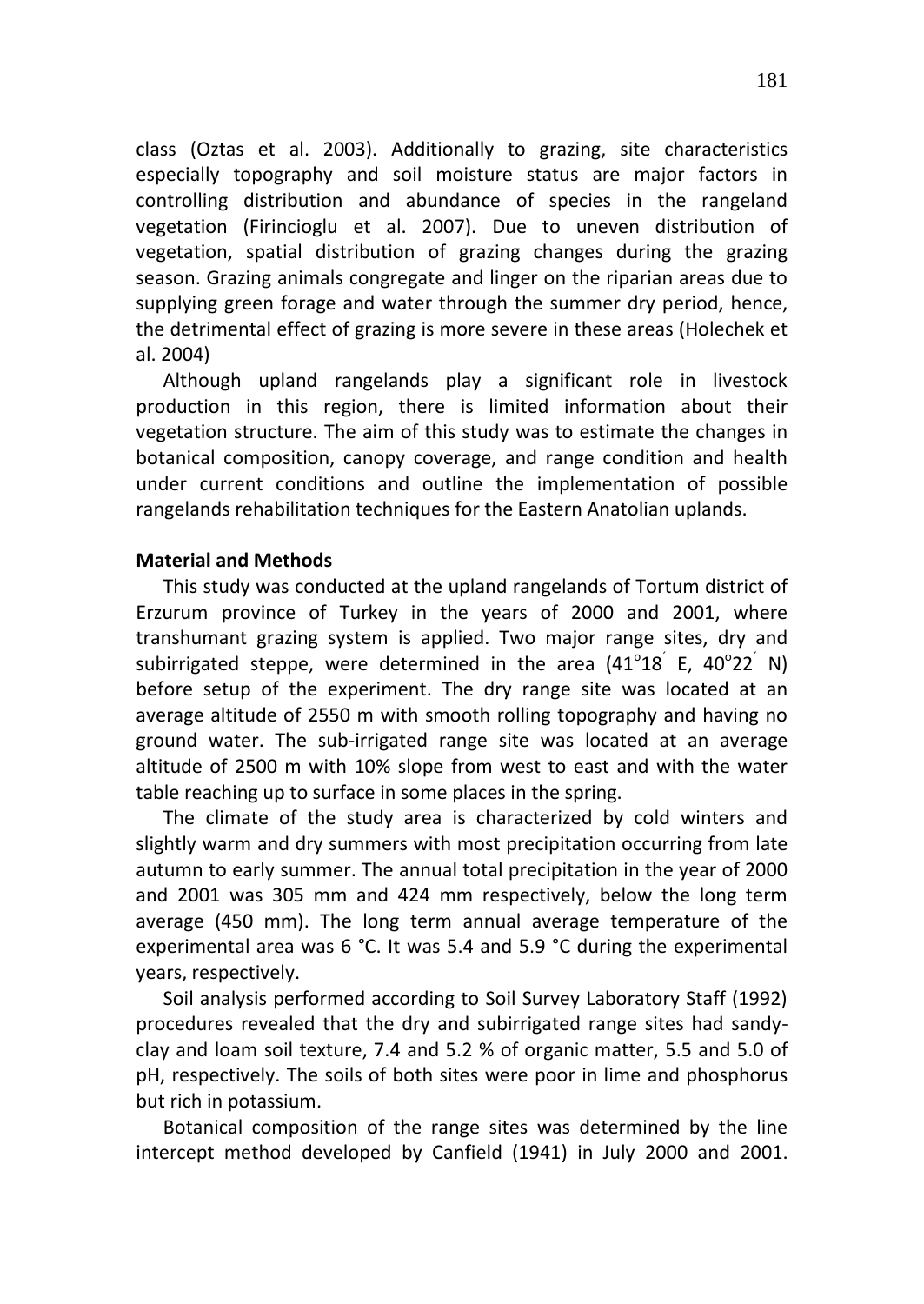Measurements were performed using 8-line intercept transects (10 m long transect each) based on the basal area. The range condition score, condition and health classification were determined for each range site using the 2-year average botanical composition values according to the criteria suggested by Koc et al. (2003), consisting of a combination of range condition classification (Dyksterhius 1949) and rangeland health methods of the Committee on Rangeland Classification (National Research Council 1994). Forage production of the sites was not sampled because the sites were open to public grazing. Therefore, carrying capacity was determined based on ecological principles using a scale developed for Turkish rangelands based on botanical composition data (Koc et al. 2003). The results are presented as area per animal unit (500 kg live weight) for 75 days of the grazing season, as upland rangelands are grazed from mid June to beginning of September (Altin et al. 2011).

The data was evaluated by descriptive statistics using EXCEL software.

## **Results and Discussion**

A total of 48 species consisting of 15 grasses, 5 legumes and 28 the other families in the dry site and 35 species consisting of 6 grasses, 6 legumes and 23 the other families in the subirrigated site were recorded. Grasses percentage in botanical composition was 46.81 and 58.01 in the dry and subirrigated site, respectively. Dominant species in the botanical composition was sheep fescue (*Festuca ovina*) with 21.73 percentage in the dry site, and matgrass (*Nardus stricta*) with 41.79 percentage in the subirrigated site. Legumes contributed 9.53% in the dry site and 2.27% in the subirrigated site to botanical composition. The contribution of the other families was 43.66% and 39.72% in the dry and subirrigated site, respectively.

The distribution of species based on response to grazing showed great differences between the sites. Therefore, the dry site was classified as fair and the subirrigated site as poor in the range condition classes. A total of 12 species belongingto a decreaser group, contributed a 26.86% in the botanical composition of the dry site whereas nine decreaser plants were recorded and their percentage in the botanical composition of the subirrigated site was 5.78. Increaser species were 28.78% and 11.79% in the botanical composition of the dry and subirrigated site, respectively. Invader species abundance in the botanical composition of the dry site was lower than in the one of the subirrigated site (82.43%). Canopy coverage was 40.33% and 46.69% in the dry and subirrigated site, respectively. Rangeland health was classified as healthy for both sites. The required range area for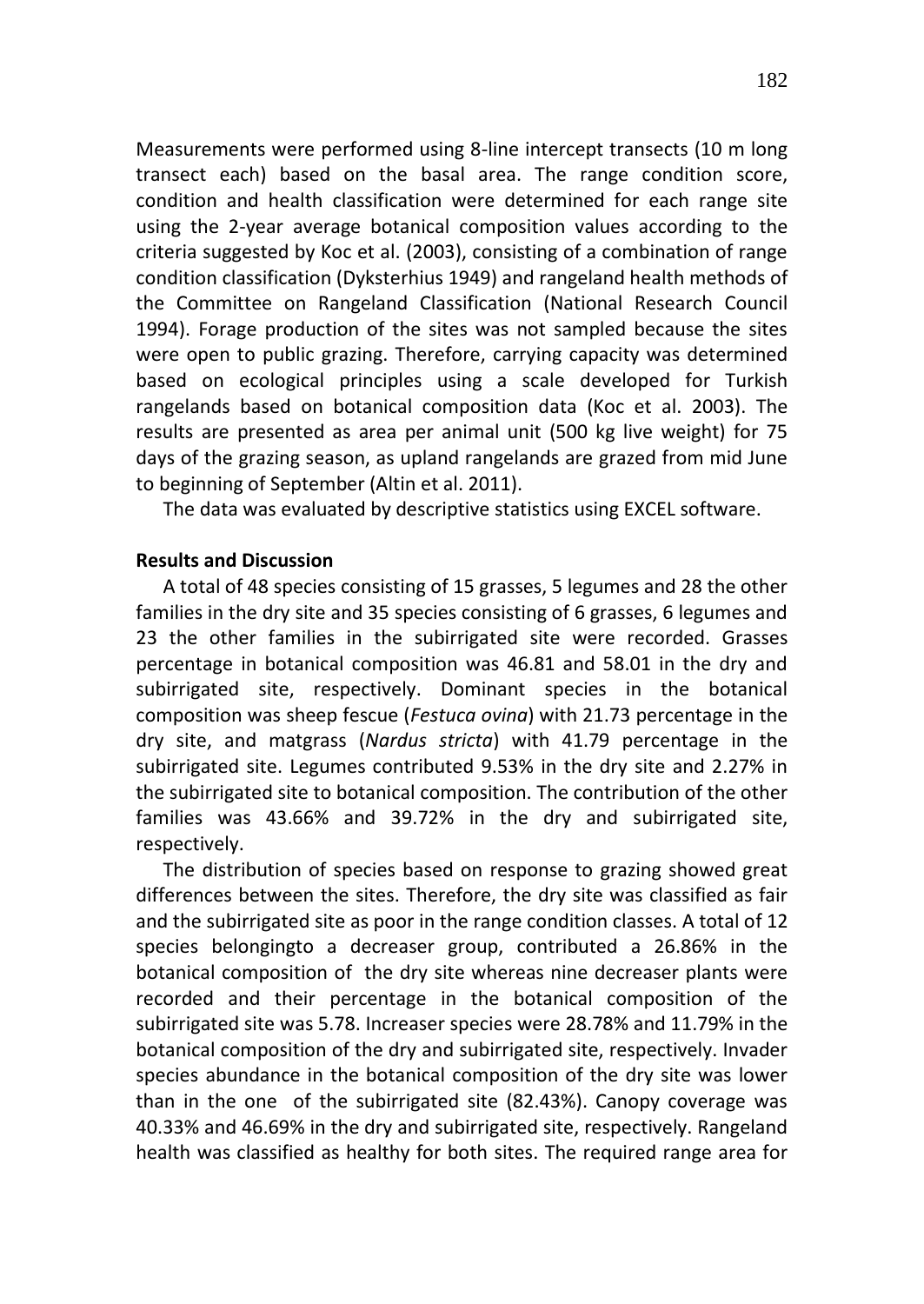an animal unit during the grazing period was 2.2 and 2.0 ha in the dry and subirrigated site, respectively.

Grasses were the most common family group in both sites. Light rains during the growing season favor grasses over the other families in semi-arid conditions (Herbel and Pieper 1991), thus, grasses are common in the dry site of the experimental area. Similarly, grasses were also the dominant species in the botanical composition of the subirrigated site. This is because plants with extensive root system are not well adapted to poorly aerated root areas due to excess water (Altin et al. 2011).

Sheep fescue, a drought resistant short grass, was the dominant plant species in the dry site, whereas matgrass a mesophyte short grass, dominated the subirrigated site. The high abundance of these plants is related to the heavy grazing pressure as heavy grazing shifted the composition of range vegetation from tall grass to short grass and from higher productive plants to low productive and unpalatable plants (Firincioglu et al. 2009). Another indicator of overgrazing in the experimental areas was the high abundance of invasive species in the botanical composition. It is well documented that these plants benefit over desired range plants under heavy grazing conditions (Holechek et al. 2004).

Canopy coverage on both sites was above the critical values, which require 30% of basal cover to prevent accelerated erosion (Marshall 1973). Both sites were classified as healthy in the range health class, as a consequence of the high canopy coverage. Although invader plant species were common in both sites, there was no serious erosion risk and plant diversity was adequate to implement ecosystem functions.

Animals congregate on wet areas during the summer drought period due to supplying green forage and water, hence, the detrimental effect of grazing is more severe on these areas (Holechek et al. 2004). Thus, the range condition class was lower for the subirrigated site compared to the dry one. There is a linear relationship between the range condition class and the carrying capacity (Koc et al. 2003), the lower carrying capacity in both sites originated from a lower range condition class in the experimental area. The botanical composition and range condition classes of the sites revealed that upland rangelands suffer from heavy grazing pressure as is also the case with similar areas all around the country (Koc and Gokkus 1998).

In conclusion, although upland rangelands do not suffer from early and late season grazing, heavy grazing pressure is a serious problem during the upland season on these rangelands. In order to at least maintain or even improve the current conditions, it is essential to improve the current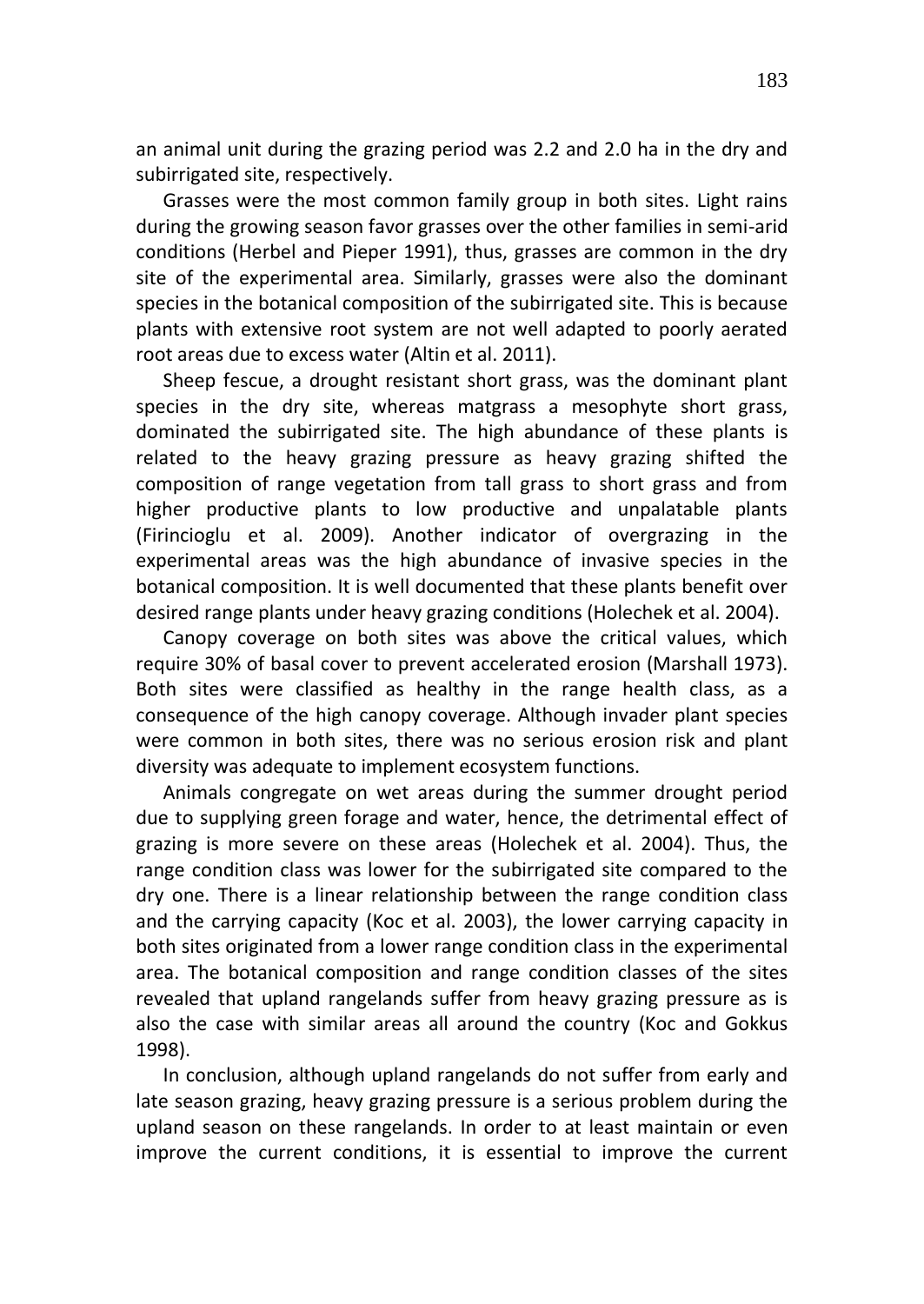grazing practices. Under current conditions, at least 2ha of rangeland area should be allocated per animal unit during the 2.5 months of the upland period with respect to sustainable use of the upland rangelands in the study area.

|                            |         | Dry Site               |     | <b>Subirrigated Site</b> |  |  |  |  |
|----------------------------|---------|------------------------|-----|--------------------------|--|--|--|--|
| Attributes                 | Species | Percentage             |     | Percentage               |  |  |  |  |
|                            | Number  |                        |     |                          |  |  |  |  |
| <b>Plant Groups</b>        |         |                        |     |                          |  |  |  |  |
| Grasses                    | 15      | 46.81                  | 6   | 58.01                    |  |  |  |  |
| Legumes                    | 5       | 9.53                   | 6   | 2.27                     |  |  |  |  |
| The others                 | 28      | 43.66                  | 23  | 39.72                    |  |  |  |  |
| Total                      | 48      |                        | 35  |                          |  |  |  |  |
| <b>Response to Grazing</b> |         |                        |     |                          |  |  |  |  |
| Decreaser                  | 12      | 26.86                  | 9   | 5.78                     |  |  |  |  |
| Increaser                  | 7       | 28.78                  | 3   | 11.79                    |  |  |  |  |
| Invader                    | 29      | 44.36                  | 23  | 82.43                    |  |  |  |  |
| Dominant                   |         | Festuca ovina (21.73%) |     | Nardus stricta (41.79%)  |  |  |  |  |
| <b>Species</b>             |         |                        |     |                          |  |  |  |  |
| Basal<br>Coverage          |         | 40.33                  |     | 46.69                    |  |  |  |  |
| (%)                        |         |                        |     |                          |  |  |  |  |
| Range                      |         | Fair                   |     | Poor                     |  |  |  |  |
| Condition                  |         |                        |     |                          |  |  |  |  |
| <b>Health Class</b>        |         | Healthy                |     | Healthy                  |  |  |  |  |
| <b>Carrying Capacity</b>   |         |                        |     |                          |  |  |  |  |
| (Required<br>area          |         | 2.2                    | 2.0 |                          |  |  |  |  |
| (ha)                       |         |                        |     |                          |  |  |  |  |

|                                               |  | <b>Table 1.</b> Botanical composition (%), basal coverage (%) and range |  |  |  |  |  |  |
|-----------------------------------------------|--|-------------------------------------------------------------------------|--|--|--|--|--|--|
| condition and health class of the range sites |  |                                                                         |  |  |  |  |  |  |

## **Acknowledgement**

This study was part of MSc thesis of Sibel KADIOGLU

### **References**

**Altin M., A. Gokkus and A. Kocç 2011.** Meadow and Range management. I. General Principles. Ministry of Agriculture and Rural Affairs Publ., (In Turkish), 376 pp.

**Canfield R.H. 1941.** Application of the line interception method in sample range vegetation. *Journal of Forestry,* 39: 388-394.

**Dyksterhuis E.J. 1949.** Condition and management of range land based on quantitative ecology. *Journal of Range Management,* 2: 104-115.